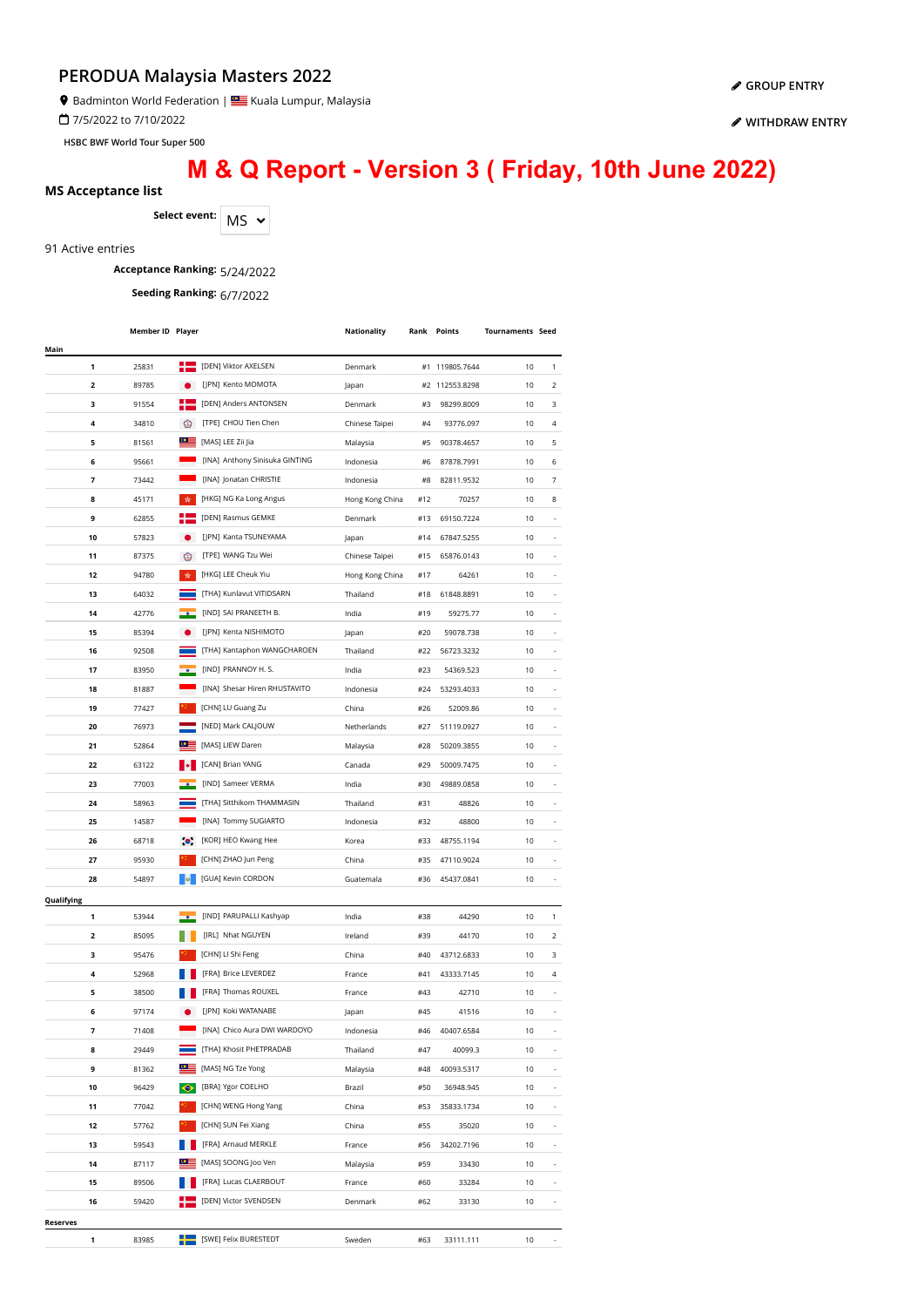|           | <b>Member ID Player</b> |            |                                                | Nationality    | Rank  | Points     | <b>Tournaments Seed</b> |                          |
|-----------|-------------------------|------------|------------------------------------------------|----------------|-------|------------|-------------------------|--------------------------|
| 2         | 84815                   |            | [GER] Max WEISSKIRCHEN                         | Germany        | #64   | 32996.0109 | 10                      |                          |
| 3         | 64933                   | $\bullet$  | [KOR] LEE Dong Keun                            | Korea          | #66   | 32654.9369 | 10                      |                          |
| 4         | 54346                   | $\bullet$  | [KOR] SON Wan Ho                               | Korea          | #68   | 32185.3816 | 10                      | $\overline{\phantom{a}}$ |
| 5         | 92796                   | ≌          | [MAS] CHEAM June Wei                           | Malaysia       | #72   | 30849.6716 | 10                      | $\overline{\phantom{a}}$ |
| 6         | 83938                   | ۰          | [DEN] Mads CHRISTOPHERSEN                      | Denmark        | #77   | 29380      | 10                      | ÷,                       |
| 7         | 20808                   |            | [GER] Kai SCHAEFER                             | Germany        | #79   | 27981.7139 | 10                      | ÷,                       |
| 8         | 78890                   |            | [AZE] Ade Resky DWICAHYO                       | Azerbaijan     | #81   | 27056.2    | 10                      |                          |
| 9         | 69093                   |            | [IND] Priyanshu RAJAWAT                        | India          | #82   | 26936.417  | 10                      |                          |
| 10        | 96545                   |            | [DEN] Kim BRUUN                                | Denmark        | #83   | 26430      | 10                      |                          |
| 11        | 61819                   |            | [CAN] B. R. Sankeerth                          | Canada         | #84   | 26351.7814 | 10                      |                          |
| 12        | 86114                   | ☺          | [TPE] LIN Chun-Yi                              | Chinese Taipei | #85   | 26090      | 10                      |                          |
| 13        | 82606                   |            | [SGP] Jia Heng Jason TEH                       | Singapore      | #88   | 24486.3    | 10                      |                          |
| 14        | 90657                   |            | [INA] Ikhsan Leonardo Imanuel RUMBAY           | Indonesia      | #90   | 24430.7    | 10                      |                          |
| 15        | 83657                   |            | [IND] Chirag SEN                               | India          | #94   | 23020      | 10                      |                          |
| 16        | 58328                   |            | [UKR] DANYLO BOSNIUK                           | Ukraine        | #98   | 22610      | 10                      |                          |
|           | 79110                   | $\circ$ :  | [MAS] Sholeh AIDIL                             | Malaysia       |       |            |                         |                          |
| 17        |                         |            |                                                |                | #100  | 22176.7862 | 10                      |                          |
| 18        | 64794                   |            | [IND] Kartikey GULSHAN KUMAR                   | India          | #105  | 21530      | 10                      |                          |
| 19        | 72466                   |            | [EGY] Adham Hatem ELGAMAL                      | Egypt          | #106  | 21478.9394 | 10                      |                          |
| 20        | 81643                   | $\circ$ =  | [IND] Rahul Yadav CHITTABOINA                  | India          | #118  | 20070      | 10                      |                          |
| 21        | 84838                   | $\circ$ =  | [MAS] LEONG Jun Hao                            | Malaysia       | #124  | 19294.7473 | 10                      |                          |
| 22        | 95952                   |            | [MAS] YEOH Seng Zoe                            | Malaysia       | #133  | 18670      | 10                      |                          |
| 23        | 63846                   |            | [ALG] Youcef Sabri MEDEL                       | Algeria        | #136  | 18121.2378 | 10                      |                          |
| 24        | 94580                   |            | [FRA] Alex LANIER                              | France         | #143  | 17234.67   | 10                      |                          |
| 25        | 87691                   |            | [ITA] Fabio CAPONIO                            | ltaly          | #152  | 16670      | 10                      |                          |
| 26        | 92542                   |            | [MAS] LIM Chong King                           | Malaysia       | #154  | 16339.9667 | 10                      |                          |
| 27        | 69006                   |            | [INA] Christian ADINATA                        | Indonesia      | #156  | 15681.4167 | 8                       |                          |
| 28        | 91673                   |            | [CHN] LEI Lan Xi                               | China          | #173  | 14130      | 8                       |                          |
| 29        | 67251                   |            | [BEL] Elias BRACKE                             | Belgium        | #179  | 13540      | 10                      |                          |
| 30        | 69253                   |            | [ITA] Giovanni TOTI                            | Italy          | #181  | 13120      | 10                      | $\overline{\phantom{a}}$ |
| 31        | 73966                   |            | [GER] Samuel HSIAO                             | Germany        | #198  | 11775.484  | 10                      | $\overline{\phantom{a}}$ |
| 32        | 82372                   | $^{\circ}$ | [MAS] KOK Jing Hong                            | Malaysia       | #201  | 11618.3333 | 9                       | $\overline{\phantom{a}}$ |
| 33        | 72986                   |            | [ALG] Koceila MAMMERI                          | Algeria        | #212  | 10823.3785 | 10                      | ÷,                       |
| 34        | 88711                   |            | [USA] Enrico ASUNCION                          | U.S.A.         | #225  | 9938.5463  | 10                      |                          |
| 35        | 99187                   |            | [ALG] Mohamed Abderrahime BELARBI              | Algeria        | #230  | 9752.3519  | 10                      |                          |
| 36        | 98896                   |            | [ALG] Adel HAMEK                               | Algeria        | #247  | 9073.9558  | 10                      |                          |
| 37        | 69345                   | ★          | [VIE] LE Duc Phat                              | Vietnam        | #250  | 8810       | 8                       |                          |
| 38        | 70141                   |            | [AUS] Adam DOLMAN                              | Australia      | #279  | 7420       | 10                      |                          |
| 39        | 91853                   |            | [MAS] ONG Ken Yon                              | Malaysia       | #291  | 7120       | 7                       |                          |
| 40        | 59445                   |            | [MRI] Jean Bernard BONGOUT                     | Mauritius      | #332  | 5680.7     | 8                       |                          |
| 41        | 74079                   |            | [ENG] Kar Lung CHUN                            | England        | #359  | 5190       | 10                      |                          |
| 42        | 82700                   |            | [MRI] Tejraj PULTOO                            | Mauritius      | #474  | 3143.6     | 7                       |                          |
| 43        | 11268                   | ▩☰         | [USA] Mathew FOGARTY                           | U.S.A.         | #625  | 1940       | 5                       | $\overline{\phantom{a}}$ |
| 44        | 90973                   |            | [CAN] KAN Chao Yu                              | Canada         | #659  | 1770       | 4                       | $\overline{\phantom{a}}$ |
| 45        | 90111                   |            | [ENG] Rohan MIDHA                              | England        | #810  | 1240       | 8                       | ÷,                       |
| 46        | 91073                   |            | [THA] Kittipong IMNARK                         | Thailand       | #1285 | 480        | 2                       | ÷,                       |
| 47        | 99580                   |            | [THA] Woraphop CHUENKHA                        | Thailand       |       |            | ÷,                      | ÷,                       |
| Withdrawn |                         |            |                                                |                |       |            |                         |                          |
| 5/26/2022 | 82936                   |            | [THA] Surasit ARIYABARANEEKUL                  | Thailand       |       |            |                         |                          |
| 5/30/2022 | 65580                   |            | [KOR] JEON Hyeok Jin                           | Korea          | #196  | 11878.798  | 5                       |                          |
| 5/30/2022 | 60967                   |            | [IND] Subhankar DEY                            | India          | #65   | 32825      | 10                      |                          |
| 6/6/2022  | 56274                   |            | [AUT] Luka WRABER                              | Austria        | #92   | 24018.1    | 10                      |                          |
| 6/6/2022  | 61423                   |            | [CZE] Jan LOUDA                                | Czech Republic | #97   | 22690      | 10                      |                          |
| Removed   |                         |            |                                                |                |       |            |                         |                          |
| 5/9/2022  | 53753                   |            | [DEN] Hans-Kristian Solberg VITTINGHUS Denmark |                |       |            |                         |                          |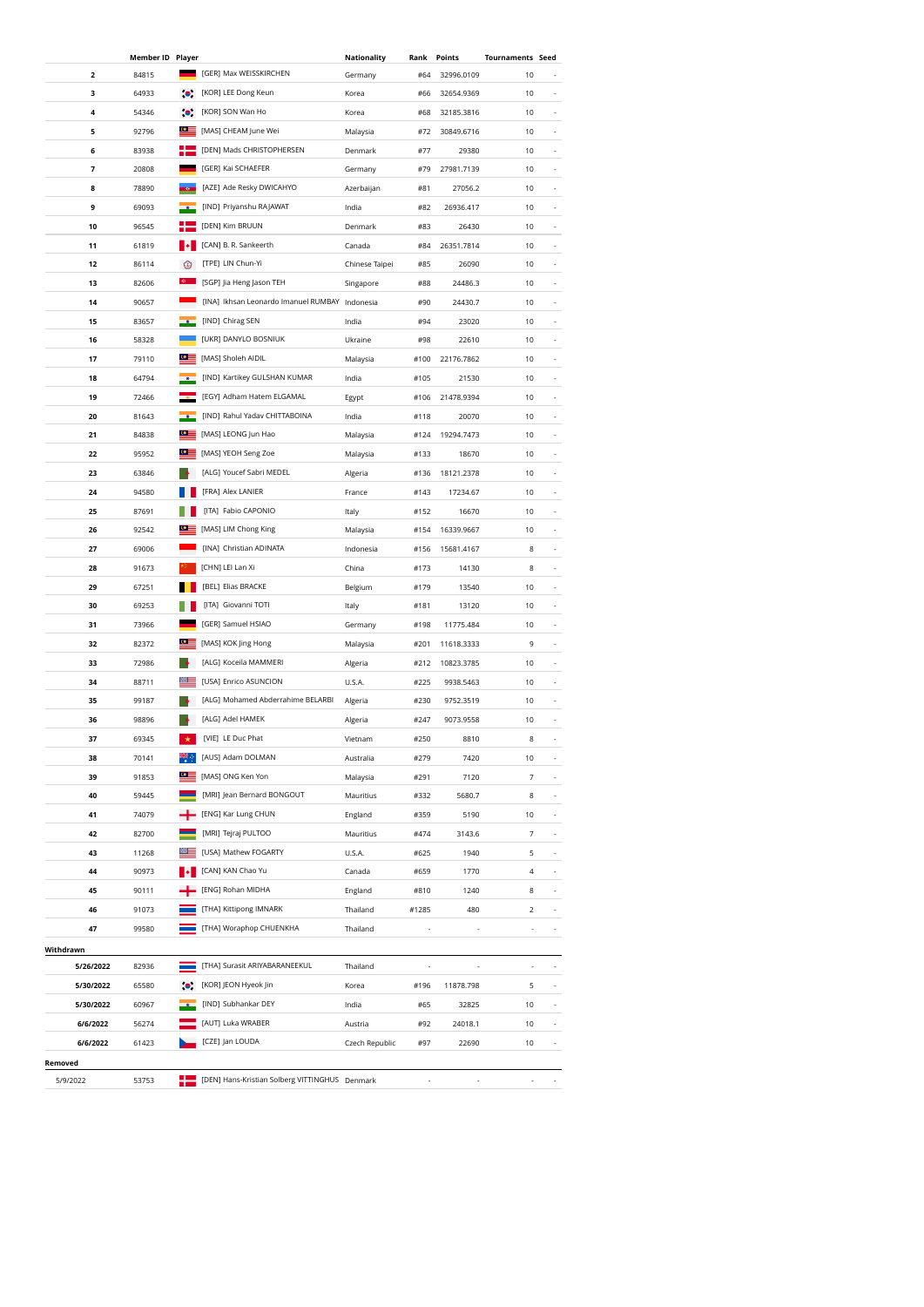Badminton World Federation | **Star** Kuala Lumpur, Malaysia

7/5/2022 to 7/10/2022

**HSBC BWF World Tour Super 500**

#### **WS Acceptance list**

Select event: WS  $\sim$ 

79 Active entries

# **Acceptance Ranking:** 5/24/2022

**Seeding Ranking:** 6/7/2022

You have the option to assign a wildcard to one player or pair in this event.

|                 | Member ID Player |                   |                                       | Nationality    |      | Rank Points    | Tournaments Seed WC |                          |  |
|-----------------|------------------|-------------------|---------------------------------------|----------------|------|----------------|---------------------|--------------------------|--|
| Main            |                  |                   |                                       |                |      |                |                     |                          |  |
| 1               | 96312            |                   | [JPN] Akane YAMAGUCHI                 | Japan          |      | #1 111962.8752 | 10                  | 1                        |  |
| 2               | 61427            | ⊛                 | [TPE] TAI Tzu Ying                    | Chinese Taipei |      | #2 109845.1344 | 10                  | 2                        |  |
| з               | 87442            | $\bullet$         | [KOR] AN Se Young                     | Korea          | #3   | 103602.7719    | 10                  | 3                        |  |
| 4               | 78778            |                   | [CHN] CHEN Yu Fei                     | China          | #4   | 102655.896     | 10                  | 4                        |  |
| 5               | 96713            |                   | [JPN] Nozomi OKUHARA                  | Japan          | #6   | 96559.9875     | 10                  | 6                        |  |
| 6               | 18228            |                   | [ESP] Carolina MARIN                  | Spain          | P #4 | 95800          | 10                  | 5                        |  |
| 7               | 73173            |                   | [IND] PUSARLA V. Sindhu               | India          | #7   | 94018.3951     | 10                  | 7                        |  |
| 8               | 35642            |                   | [THA] Ratchanok INTANON               | Thailand       | #8   | 87548.7908     | 10                  | 8                        |  |
| 9               | 87434            |                   | [CHN] HE Bing Jiao                    | China          | #9   | 81664.028      | 10                  |                          |  |
| 10              | 84062            |                   | [THA] Pornpawee CHOCHUWONG            | Thailand       | #10  | 78265.396      | 10                  |                          |  |
| 11              | 58271            |                   | [THA] Busanan ONGBAMRUNGPHAN Thailand |                | #11  | 70293.7645     | 10                  |                          |  |
| 12              | 84523            |                   | [CAN] Michelle LI                     | Canada         | #12  | 70129.5044     | 10                  | ٠                        |  |
| 13              | 34890            |                   | [JPN] Sayaka TAKAHASHI                | Japan          | #13  | 66572.8234     | 10                  | ä,                       |  |
| 14              | 61854            |                   | [CHN] WANG Zhi Yi                     | China          | #14  | 64677.85       | 10                  | ä,                       |  |
| 15              | 53806            |                   | [USA] Beiwen ZHANG                    | U.S.A.         | P#14 | 57700          | 10                  |                          |  |
| 16              | 70930            |                   | [KOR] KIM Ga Eun                      | Korea          | #19  | 55000.6093     | 10                  |                          |  |
| 17              | 62301            |                   | [THA] Phittayaporn CHAIWAN            | Thailand       | #21  | 53428.2809     | 10                  |                          |  |
| 18              | 85302            |                   | [DEN] Line CHRISTOPHERSEN             | Denmark        | #22  | 53379.3469     | 10                  | i,                       |  |
| 19              | 52748            |                   | [IND] Saina NEHWAL                    | India          | #23  | 51407.4134     | 10                  |                          |  |
| 20              | 92967            |                   | [CHN] HAN Yue                         | China          | #24  | 50405.563      | 10                  |                          |  |
| 21              | 91106            |                   | [GER] Yvonne Ll                       | Germany        | #25  | 50382.2626     | 10                  | ٠                        |  |
| 22              | 91422            |                   | [THA] Supanida KATETHONG              | Thailand       | #26  | 49523          | 10                  | ٠                        |  |
| 23              | 83802            |                   | [INA] Gregoria Mariska TUNJUNG        | Indonesia      | #30  | 48990.6813     | 10                  |                          |  |
|                 |                  |                   |                                       |                |      |                |                     | $\overline{\phantom{a}}$ |  |
| 24              | 58720            |                   | [CHN] ZHANG Yi Man                    | China          | #31  | 47185.844      | 10                  | ÷,                       |  |
| 25              | 57798            |                   | [USA] Iris WANG                       | U.S.A.         | #32  | 46130          | 10                  | ÷,                       |  |
| 26              | 63437            |                   | [DEN] Line Højmark KJAERSFELDT        | Denmark        | #33  | 45543.5753     | 10                  | ÷,                       |  |
| 27              | 55318            |                   | [BEL] Lianne TAN                      | Belgium        | #36  | 41315.5721     | 10                  | ÷,                       |  |
| 28              | 77002            |                   | [DEN] Julie Dawall JAKOBSEN           | Denmark        | #38  | 39288.5623     | 10                  |                          |  |
| Qualifying      |                  |                   |                                       |                |      |                |                     |                          |  |
| 1               | 77256            |                   | [FRA] QI Xuefei                       | France         | #44  | 36900.1131     | 10                  | 1                        |  |
| 2               | 99069            | $\bullet$         | [KOR] SIM Yu Jin                      | Korea          | #45  | 36873.6336     | 10                  | 2                        |  |
| 3               | 96892            |                   | [INA] Fitriani FITRIANI               | Indonesia      | #46  | 36464.2592     | 10                  |                          |  |
| 4               | 81986            |                   | [INA] Ruselli HARTAWAN                | Indonesia      | #47  | 35319.5947     | 10                  |                          |  |
| 5               | 89583            | ⊛                 | [TPE] Wen Chi HSU                     | Chinese Taipei | #48  | 34838.7621     | 10                  |                          |  |
| 6               | 73015            |                   | [EST] Kristin KUUBA                   | Estonia        | #49  | 34780          | 10                  |                          |  |
| 7               | 76890            |                   | [INA] Putri Kusuma WARDANI            | Indonesia      | #52  | 34333.0259     | 10                  |                          |  |
| 8               | 88471            |                   | [IND] Malvika BANSOD                  | India          | #53  | 34312.3217     | 10                  |                          |  |
| <b>Reserves</b> |                  |                   |                                       |                |      |                |                     |                          |  |
| 1               | 92014            |                   | [MAS] KISONA Selvaduray               | Malaysia       | #54  | 34048.5564     | 10                  |                          |  |
| 2               | 80402            |                   | [IND] AAKARSHI KASHYAP                | India          | #57  | 33230.9851     | 10                  | İ,                       |  |
| 3               | 69091            |                   | [USA] Lauren LAM                      | U.S.A.         | #62  | 30708.8915     | 10                  | i,                       |  |
| 4               | 75628            |                   | [IND] Ashmita CHALIHA                 | India          | #65  | 30205.3        | 10                  |                          |  |
| 5               | 98643            | $\mathsf{C}\star$ | [TUR] Aliye DEMIRBAG                  | Turkey         | #68  | 29799.6        | 10                  | İ,                       |  |
| 6               | 15105            |                   | [BUL] Linda ZETCHIRI                  | Bulgaria       | #72  | 27961.9        | 10                  | ÷,                       |  |
| 7               | 62385            |                   | [MYA] THET HTAR THUZAR                | Myanmar        | #73  | 27870          | 10                  |                          |  |
| 8               | 91560            |                   | [CAN] Wen Yu ZHANG                    | Canada         | #74  | 27823.0262     | 10                  |                          |  |

**[GROUP ENTRY](https://bwf.tournamentsoftware.com/individual-entry/EE44BEB4-66E3-4303-A3FB-2445388DDEF4)**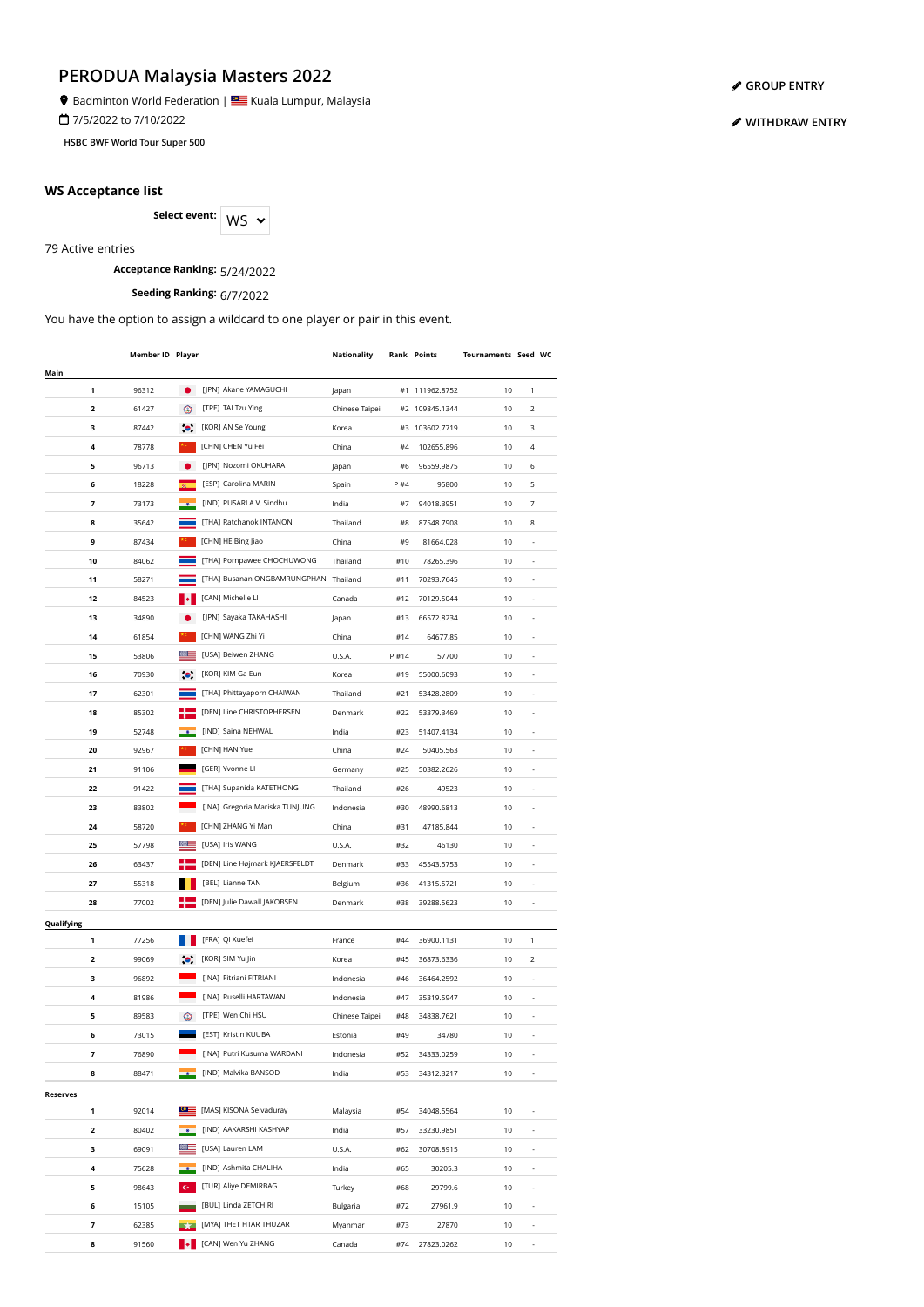|                        | Member ID Player |                  |                                           | Nationality    |      | <b>Rank Points</b> | Tournaments Seed WC |                          |  |
|------------------------|------------------|------------------|-------------------------------------------|----------------|------|--------------------|---------------------|--------------------------|--|
| 9                      | 75188            | -9-              | [SVK] Martina REPISKA                     | Slovakia       | #79  | 26430              | 10                  |                          |  |
| 10                     | 88807            | ◉                | [TPE] SUNG Shuo Yun                       | Chinese Taipei | #80  | 26420.9845         | 10                  |                          |  |
| 11                     | 69012            | $\circ$ $\equiv$ | [MAS] GOH Jin Wei                         | Malaysia       | #81  | 26084.4637         | 10                  |                          |  |
| 12                     | 69393            |                  | [CAN] Talia NG                            | Canada         | #82  | 25865.1639         | 10                  |                          |  |
| 13                     | 78208            |                  | [CAN] Rachel CHAN                         | Canada         | #87  | 24831.8426         | 10                  | $\overline{a}$           |  |
| 14                     | 61746            |                  | [EGY] Doha HANY                           | Egypt          | #89  | 24178.5167         | 10                  | $\overline{\phantom{a}}$ |  |
| 15                     | 67996            |                  | [INA] Yulia Yosephine SUSANTO             | Indonesia      | #91  | 23720              | 10                  | ÷,                       |  |
| 16                     | 59566            | ٠                | [SUI] Jenjira STADELMANN                  | Switzerland    | #94  | 23190              | 10                  | ×,                       |  |
| 17                     | 94762            |                  | [TUR] Ozge BAYRAK                         | Turkey         | #104 | 21801.8            | 10                  | ×,                       |  |
| 18                     | 60397            |                  | [CZE] Tereza ŠVÁBÍKOVÁ                    | Czech Republic | #107 | 21395.8967         | 10                  |                          |  |
| 19                     | 88809            |                  | [IND] Sri Krishna Priya KUDARAVALLI India |                | #116 | 20400              | 10                  |                          |  |
| 20                     | 96877            |                  | [UKR] Polina BUHROVA                      | Ukraine        | #124 | 19720              | 10                  |                          |  |
| 21                     | 98804            |                  | [HUN] Daniella GONDA                      | Hungary        | #131 | 18930              | 10                  | ×,                       |  |
| 22                     | 80889            |                  | [IRL] Rachael DARRAGH                     | Ireland        | #136 | 18400              | 10                  |                          |  |
| 23                     | 81909            | $^{\circ}$       | [MAS] EOON Qi Xuan                        | Malaysia       | #137 | 18266.621          | 10                  |                          |  |
| 24                     | 74051            |                  | [HUN] Agnes KOROSI                        | Hungary        | #141 | 18014              | 10                  | ٠                        |  |
| 25                     | 71673            | ⊙                | [TPE] CHEN Su Yu                          | Chinese Taipei | #156 | 15633              | 10                  | ٠                        |  |
| 26                     | 66005            |                  | [IND] KEYURA MOPATI                       | India          | #158 | 15100              | 10                  | $\overline{\phantom{a}}$ |  |
| 27                     | 57175            |                  | [SWE] Edith URELL                         | Sweden         | #172 | 13892.6254         | 10                  | $\overline{\phantom{a}}$ |  |
| 28                     | 64349            |                  | [INA] Komang Ayu Cahya DEWI               | Indonesia      | #174 | 13811.8261         | 5                   | $\overline{\phantom{a}}$ |  |
| 29                     | 90854            |                  | [ITA] Yasmine HAMZA                       | Italy          | #175 | 13760              | 10                  | ÷,                       |  |
| 30                     | 58478            |                  | [IRL] Kate FROST                          | Ireland        | #177 | 12750              | 10                  | ÷,                       |  |
| 31                     | 60035            |                  | [BEL] Clara LASSAUX                       | Belgium        | #179 | 12520              | 10                  | ÷,                       |  |
| 32                     | 88412            |                  | [ITA] Katharina FINK                      | Italy          | #187 | 12050              | 10                  |                          |  |
| 33                     | 88399            |                  | [USA] Ishika JAISWAL                      | U.S.A.         | #193 | 11540              | 6                   |                          |  |
| 34                     | 64766            |                  | [UKR] Mariia STOLIARENKO                  | Ukraine        | #195 | 11460              | 10                  | ×,                       |  |
| 35                     | 87718            |                  | [INA] Stephanie WIDJAJA                   | Indonesia      | #217 | 10062.6            | 7                   |                          |  |
| 36                     | 73761            | ≌≌               | [MAS] MYISHA Mohd Khairul                 | Malaysia       | #226 | 9592.0739          | 7                   |                          |  |
| 37                     | 69619            |                  | [IND] GADDE Ruthvika Shivani              | India          | #230 | 9440               | 7                   |                          |  |
| 38                     | 69396            |                  | [THA] Sirada ROONGPIBOONSOPIT             | Thailand       | #237 | 9170               | 3                   |                          |  |
| 39                     | 58840            | $\circ$ :        | [MAS] Siti NURSHUHAINI                    | Malaysia       | #238 | 9155               | 7                   | $\overline{\phantom{a}}$ |  |
| 40                     | 77988            |                  | [INA] Aisyah Sativa FATETANI              | Indonesia      | #285 | 7299.1585          | 6                   | $\overline{\phantom{a}}$ |  |
| 41                     | 99713            |                  | [INA] Bilqis PRASISTA                     | Indonesia      | #305 | 6713.5875          | 3                   | $\overline{\phantom{a}}$ |  |
| 42                     | 96531            |                  | [IND] Srivedya GURAZADA                   | India          | #330 | 5860               | 7                   | ×,                       |  |
| 43                     | 78133            |                  | [ALG] Tanina Violette MAMMERI             | Algeria        | #392 | 4394.7             | 5                   | ×,                       |  |
|                        |                  |                  |                                           |                |      |                    |                     |                          |  |
| Withdrawn<br>5/26/2022 | 94712            |                  | [JPN] Asuka TAKAHASHI                     | Japan          | #51  | 34499.9571         | 10                  |                          |  |
| 5/29/2022              | 76349            |                  | [UKR] Maria ULITINA                       | Ukraine        | #59  | 32090              | 10                  |                          |  |
| 5/30/2022              | 94594            |                  | [SGP] Yue Yann Jaslyn HOOI                | Singapore      | #85  | 25117.3129         | 10                  | ÷,                       |  |
| 6/8/2022               | 83074            |                  | [USA] Jennie GAI                          | U.S.A.         | #93  | 23317.0202         | 10                  | ÷,                       |  |
| 6/8/2022               | 61882            |                  | [USA] Francesca CORBETT                   | U.S.A.         | #248 | 8664.9437          | 7                   | ÷,                       |  |
|                        |                  |                  |                                           |                |      |                    |                     |                          |  |
| Removed                |                  |                  |                                           |                |      |                    |                     |                          |  |
| 5/24/2022              | 99925            | ☺                | [TPE] PAI Yu Po                           | Chinese Taipei |      |                    |                     |                          |  |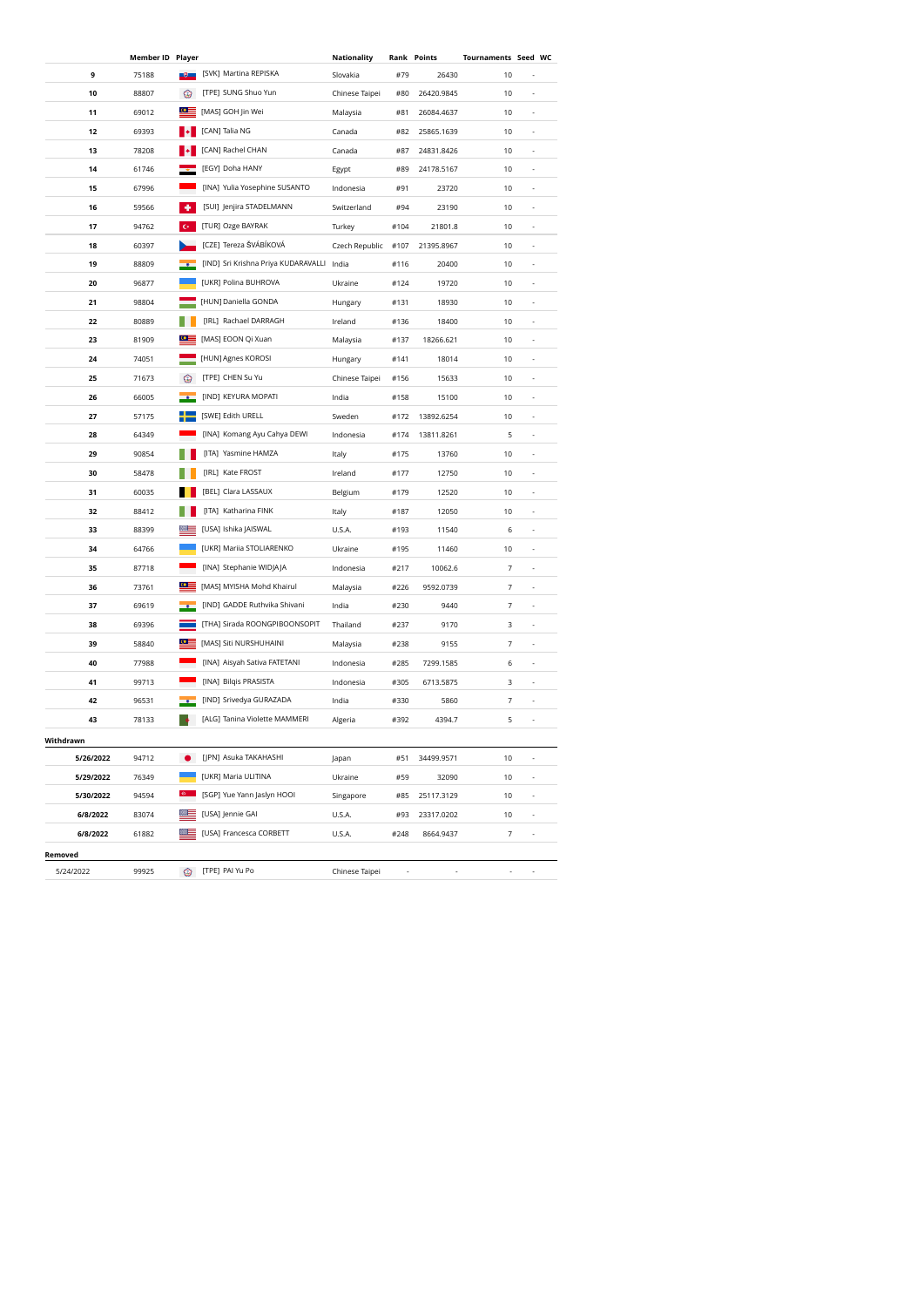**9** Badminton World Federation | **SALLA BEAD** Kuala Lumpur, Malaysia

7/5/2022 to 7/10/2022

**HSBC BWF World Tour Super 500**

#### **MD Acceptance list**

Select event: MD  $\sim$ 

46 Active entries

**Acceptance Ranking:** 5/24/2022

**Seeding Ranking:** 6/7/2022

| Main                    | Member ID Player |                                                                        | <b>Nationality</b>               | <b>Rank Points</b> |                | Notional/Protected<br>points | <b>Tournaments Seed</b> |                      |  |
|-------------------------|------------------|------------------------------------------------------------------------|----------------------------------|--------------------|----------------|------------------------------|-------------------------|----------------------|--|
| $\mathbf{1}$            | 80057<br>26394   | [INA]Kevin Sanjaya SUKAMULJO<br>[INA]Marcus Fernaldi GIDEON            | Indonesia<br>Indonesia           | #1                 | 111827         |                              |                         | 30<br>$\overline{1}$ |  |
| $\overline{\mathbf{2}}$ | 81657<br>67903   | [JPN]Takuro HOKI<br>[JPN]Yugo KOBAYASHI                                | Japan<br>Japan                   | #2                 | 104350         |                              |                         | 33<br>2              |  |
| 3                       | 51074<br>52749   | [INA]Hendra SETIAWAN<br>[INA]Mohammad AHSAN                            | Indonesia<br>Indonesia           | #3                 | 104195         |                              |                         | 38<br>3              |  |
| 4                       | 96514<br>69448   | <sup>3</sup> [TPE]WANG Chi-Lin<br><sup>©</sup> [TPE]LEE Yang           | Chinese Taipei<br>Chinese Taipei | #4                 | 101668         |                              |                         | 40<br>$\overline{4}$ |  |
| 5                       | 56203<br>99389   | [MAS]Aaron CHIA<br>[MAS]SOH Wooi Yik                                   | Malaysia<br>Malaysia             | #6                 | 81948          |                              |                         | 43<br>5              |  |
| 6                       | 88876<br>91130   | [INA]Fajar ALFIAN<br>[INA]Muhammad Rian ARDIANTO                       | Indonesia<br>Indonesia           | #7                 | 81505          |                              |                         | 37<br>6              |  |
| 7                       | 92980<br>44414   | <b>E</b> [DEN]Kim ASTRUP<br><b>THE [DEN]Anders Skaarup RASMUSSEN</b>   | Denmark<br>Denmark               | #9                 | 76819          |                              |                         | 39<br>$\overline{7}$ |  |
| 8                       | 84064<br>99066   | MASJONG Yew Sin<br><b>EMASJTEO Ee Yi</b>                               | Malaysia<br>Malaysia             | #10                | 72490          |                              |                         | 41<br>8              |  |
| 9                       | 90768<br>94814   | MASJGOH Sze Fei<br>[MAS]Nur IZZUDDIN                                   | Malaysia<br>Malaysia             | #12                | 66715          |                              |                         | 36                   |  |
| $10\,$                  | 68045<br>64909   | <b>CERJMark LAMSFUSS</b><br>[GER]Marvin SEIDEL                         | Germany<br>Germany               | #13                | 66428          |                              |                         | 42                   |  |
| 11                      | 74732<br>94430   | [INA]Pramudya KUSUMAWARDANA<br>[INA]Yeremia Erich Yoche Yacob RAMBITAN | Indonesia<br>Indonesia           | #16                | 62397          |                              |                         | 27                   |  |
| 12                      | 79658<br>91440   | [INA]Bagas MAULANA<br>[INA]Muhammad Shohibul FIKRI                     | Indonesia<br>Indonesia           | #20                | 58122          |                              |                         | 31                   |  |
| 13                      | 88405<br>77123   | [JPN]Akira KOGA<br>[JPN]Taichi SAITO                                   | Japan<br>Japan                   | #22                | 54137          |                              |                         | 29                   |  |
| 14                      | 66513<br>77262   | :•: [KOR]SEO Seung Jae<br><b><sup>:</sup>•</b> [KOR]KANG Min Hyuk      | Korea<br>Korea                   | #75                | 25956.3        | 51913                        |                         | 5                    |  |
| 15                      | 68633<br>84786   | <b>Example 1</b> [INA]Leo Rolly CARNANDO<br>[INA]Daniel MARTHIN        | Indonesia<br>Indonesia           | #23                | 50267          |                              |                         | 23                   |  |
| 16                      | 59709<br>56746   | <sup>©</sup> [TPE]YANG Po Han<br><sup>©</sup> [TPE]LU Ching Yao        | Chinese Taipei<br>Chinese Taipei | #24                | 50119          |                              |                         | 38                   |  |
| 17                      | 93367<br>58241   | [CHN]LIU Yu Chen<br>[CHN]OU Xuan Yi                                    | China<br>China                   |                    | #83 22721.8567 | 45444                        |                         | 4                    |  |
| 18                      | 89680<br>74324   | · [JPN]Yoshinori TAKEUCHI<br>• [JPN]Keiichiro MATSUI                   | Japan<br>Japan                   | #30                | 44591          |                              |                         | $20\,$               |  |
| 19                      | 69316<br>60909   | <b>E</b> [DEN]Jeppe BAY<br><b>EDEN JLASSE MØLHEDE</b>                  | Denmark<br>Denmark               | #32                | 43333          |                              |                         | 10                   |  |
| 20                      | 99102<br>76275   | <sup>©</sup> [TPE]LEE Jhe-Huei<br><sup>©</sup> [TPE]YANG Po-Hsuan      | Chinese Taipei<br>Chinese Taipei | #33                | 42357          |                              |                         | 31                   |  |
| 21                      | 91739<br>88264   | <b>F</b> [FRA]Fabien DELRUE<br><b>F</b> [FRA]William VILLEGER          | France<br>France                 | #34                | 42035          |                              |                         | 24                   |  |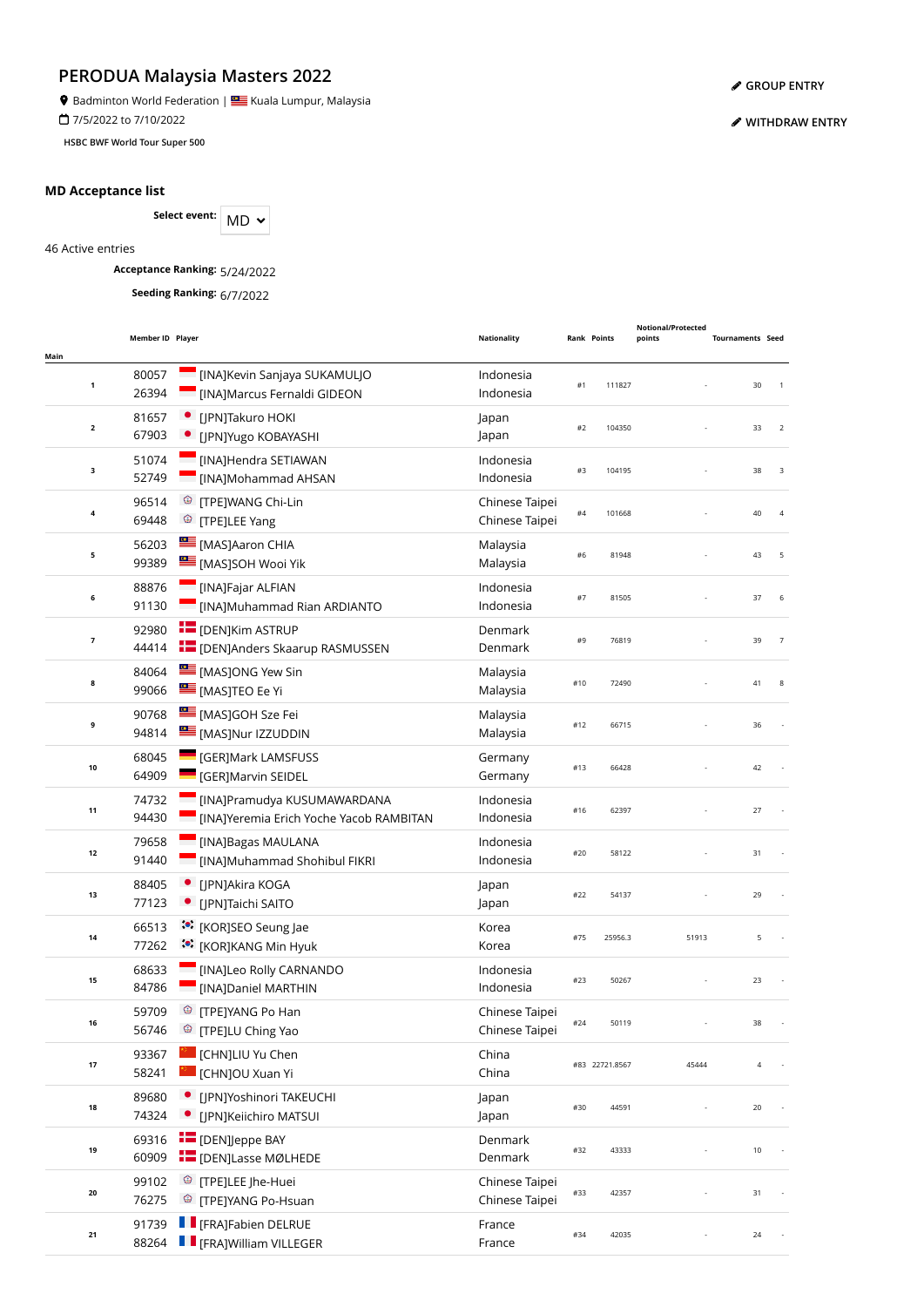|                         |                  |                                                    |                      |      |                    | <b>Notional/Protected</b> |                              |
|-------------------------|------------------|----------------------------------------------------|----------------------|------|--------------------|---------------------------|------------------------------|
|                         | Member ID Player |                                                    | <b>Nationality</b>   |      | <b>Rank Points</b> | points                    | <b>Tournaments Seed</b>      |
| 22                      | 67810<br>61444   | <b>ं</b> [KOR]CHOI Sol Gyu<br>ं•ें [KOR]KIM Won Ho | Korea<br>Korea       | #96  | 20921.1            | 41842                     | 5                            |
|                         | 73936            | <b>THAJSupak JOMKOH</b>                            | Thailand             |      |                    |                           |                              |
| 23                      | 73633            | THA]Kittinupong KEDREN                             | Thailand             | #36  | 41103              |                           | 11                           |
|                         | 78409            | MASJMAN Wei Chong                                  | Malaysia             |      |                    |                           |                              |
| 24                      | 85129            | [MAS]Kai Wun TEE                                   | Malaysia             | #37  | 41000              |                           | 13                           |
|                         | 39276            | :•: [KOR]KIM Gi Jung                               | Korea                |      |                    |                           |                              |
| 25                      | 84007            | :•: [KOR]KIM Sa Rang                               | Korea                | #124 | 16020              | 32040                     | $\sqrt{4}$                   |
|                         | 63846            | [ALG]Youcef Sabri MEDEL                            | Algeria              |      |                    |                           | 23                           |
| 26                      | 72986            | [ALG]Koceila MAMMERI                               | Algeria              | #58  | 29680              |                           |                              |
| 27                      | 58678            | [CHN]TAN Qiang                                     | China                |      | #131 14742.9333    | 29486                     | $\sqrt{4}$                   |
|                         | 84812            | [CHN]REN Xiang Yu                                  | China                |      |                    |                           |                              |
| 28                      | 59068            | $\blacksquare$ [IRL]Joshua MAGEE                   | Ireland              | #61  | 29050              |                           | 30                           |
|                         | 92985            | П<br><b>I</b> [IRL]Paul REYNOLDS                   | Ireland              |      |                    |                           |                              |
| Qualifying              |                  |                                                    |                      |      |                    |                           |                              |
| $\mathbf{1}$            | 67654            | [MAS]TAN Kian Meng                                 | Malaysia             | #63  | 28560              |                           | 10                           |
|                         | 52071            | <b>EXECUTE [MAS]TAN Wee Kiong</b>                  | Malaysia             |      |                    |                           |                              |
| $\overline{\mathbf{2}}$ | 59673            | CHN]HE Ji Ting                                     | China                |      | #140 13925.6236    | 27851                     | $\sqrt{4}$<br>$\overline{2}$ |
|                         | 61160            | [CHN]ZHOU Hao Dong                                 | China                |      |                    |                           |                              |
| 3                       | 54171            | <b>EXECUTE:</b> [MAS]LIM Khim Wah                  | Malaysia             | #120 | 16580              | 27633                     | 6                            |
|                         | 70443            | [MAS]Nur Mohd Azriyn Ayub AZRIYN                   | Malaysia             |      |                    |                           |                              |
| $\pmb{4}$               | 88726            | <b>GER]Jones Ralfy JANSEN</b>                      | Germany              |      | #150 13066.6667    | 26133                     | $\sqrt{4}$                   |
|                         | 78935            | <b>GER]Jan Colin VOELKER</b>                       | Germany              |      |                    |                           |                              |
| 5                       | 69313            | [IND]Ashith SURYA                                  | India                | #77  | 23650              |                           | 21                           |
|                         | 58219            | EIND]Vasantha Kumar HANUMAIAH RANGANATHA India     |                      |      |                    |                           |                              |
| 6                       | 88642            | [MAS]Muhammad HAIKAL                               | Malaysia             | #80  | 22960              |                           | 10                           |
|                         | 67949            | [MAS]Junaidi ARIF                                  | Malaysia             |      |                    |                           |                              |
| 7                       | 93757<br>54805   | [MAS]LOW Juan Shen                                 | Malaysia<br>Malaysia | #87  | 22110              |                           | 8                            |
|                         |                  | [MAS]GOH V Shem<br>[MAS]Yee Jun CHANG              |                      |      |                    |                           |                              |
| 8                       | 67294<br>88322   | [MAS]Roy King YAP                                  | Malaysia<br>Malaysia | #172 | 11390              | 18983                     | 6                            |
|                         |                  |                                                    |                      |      |                    |                           |                              |
| <b>Reserves</b>         | 71294            | <b>EMASJWONG Tien Ci</b>                           | Malaysia             |      |                    |                           |                              |
| 1                       | 78425            | [MAS]BOON Xin Yuan                                 | Malaysia             | #202 | 9420               | 18840                     | 4                            |
|                         | 61834            | [MAS]LOW Hang Yee                                  | Malaysia             |      |                    |                           |                              |
| $\overline{\mathbf{2}}$ | 79732            | <b>EMASJCHIA Weijie</b>                            | Malaysia             | #203 | 9400               | 18800                     | $\sqrt{4}$                   |
|                         | 98896            | [ALG]Adel HAMEK                                    | Algeria              |      |                    |                           |                              |
| 3                       | 99187            | [ALG]Mohamed Abderrahime BELARBI                   | Algeria              | #110 | 18239              |                           | 18                           |
|                         | 82700            | MRIJTejraj PULTOO                                  | Mauritius            |      |                    |                           |                              |
| $\pmb{4}$               | 59445            | [MRI]Jean Bernard BONGOUT                          | Mauritius            | #191 | 10325.505          | 17209                     | 6                            |
|                         | 58328            | <b>UKRJDANYLO BOSNIUK</b>                          | Ukraine              |      |                    |                           |                              |
| 5                       | 78890            | <b>EGO</b> [AZE]Ade Resky DWICAHYO                 | Azerbaijan           |      |                    | 10088                     |                              |
|                         | 80927            | E [IND]Kathiravun CONCHEEPURAN MANIVANNAN          | India                |      |                    |                           |                              |
| 6                       | 95302            | <b>Example 1</b> [IND]Santhosh GAJENDRAN           | India                | #299 | 5630               | 9383                      | 6                            |
|                         | 81293            | [SGP]Jun Liang Andy KWEK                           | Singapore            |      |                    |                           |                              |
| $\overline{\mathbf{z}}$ | 97402            | SGP]Guang Liang Jason WONG                         | Singapore            |      |                    | 8305                      |                              |
|                         | 90531            | [CHN]LIANG Wei Keng                                | China                |      |                    |                           |                              |
| 8                       | 55414            | [CHN]WANG Chang                                    | China                | #421 | 3600               | 7200                      |                              |
|                         | 85085            | [IND]Prakash RAJ                                   | India                |      |                    |                           |                              |
| 9                       | 67518            | [IND]Kushal RAJ                                    | India                | #560 | 2440               | 4880                      | $\overline{2}$               |
|                         | 68681            | <sup>®</sup> [TPE]CHANG Ko-Chi                     | Chinese Taipei       |      |                    |                           |                              |
| 10                      | 79052            | <sup>©</sup> [TPE]PO Li-Wei                        | Chinese Taipei       | #590 | 2220               | 4440                      | $\mathbf{1}$                 |
| Withdrawn               |                  |                                                    |                      |      |                    |                           |                              |
|                         | 82502            | <b>:</b> [KOR]NA Sung Seung                        | Korea                |      |                    |                           |                              |
| 5/30/2022               | 74816            | <sup>∴•</sup> [KOR]Yong JIN                        | Korea                | #209 | 9114.5667          | 18229                     | 3                            |
|                         |                  |                                                    |                      |      |                    |                           |                              |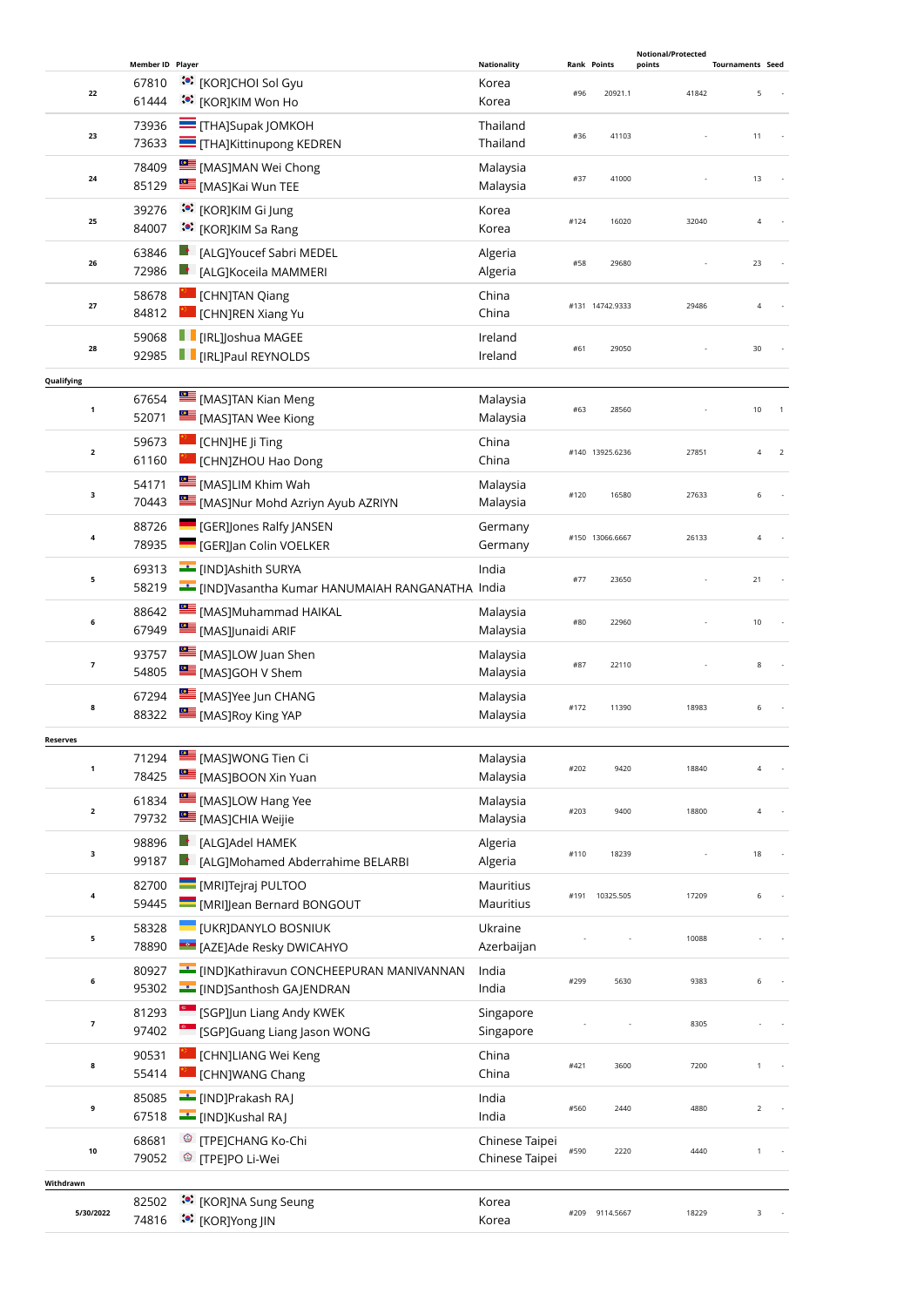|           | Member ID Player |                                                                       | <b>Nationality</b>               | <b>Rank Points</b> |       | <b>Notional/Protected</b><br>points | <b>Tournaments Seed</b> |  |
|-----------|------------------|-----------------------------------------------------------------------|----------------------------------|--------------------|-------|-------------------------------------|-------------------------|--|
| 5/30/2022 | 59319<br>77618   | <b><sup>30</sup></b> [KOR]Young Hyuk KIM<br><u>● [KOR]KIM Jaehwan</u> | Korea<br>Korea                   | #315               | 5270  | 10540                               | $\overline{2}$          |  |
| 5/31/2022 | 99181<br>85184   | [SGP]HEE Yong Kai Terry<br>[SGP]LOH Kean Hean                         | Singapore<br>Singapore           | #50                | 33417 |                                     | 14                      |  |
| 6/6/2022  | 91381<br>82378   | <b>EXAMPLE THE TEAM ICZE</b> JAdam MENDREK<br>CZEJOndřej KRÁL         | Czech Republic<br>Czech Republic | #100               | 20520 |                                     | 19                      |  |
| 6/7/2022  | 57694<br>79189   | <b>FE</b> [NOR]Torjus FLAATTEN<br><b>For</b> [NOR] Vegard RIKHEIM     | Norway<br>Norway                 | #60                | 29470 |                                     | 24                      |  |
| 6/8/2022  | 80497<br>94647   | <b>I</b> [USA]Vinson CHIU<br><b>III</b> [USA]Joshua YUAN              | U.S.A.<br>U.S.A.                 | #129               | 14932 |                                     | 9                       |  |
| Removed   |                  |                                                                       |                                  |                    |       |                                     |                         |  |
| 5/23/2022 | 74945<br>59822   | [INA]Ade Yusuf SANTOSO<br>[INA]Wahyu Nayaka ARYA PANGKARYANIRA        | Indonesia<br>Indonesia           |                    |       |                                     |                         |  |
| 5/24/2022 | 89721<br>77429   | [IND]Shyam PRASAD<br><b>E</b> [IND]S. Sunjith ( r)                    | India<br>India                   |                    |       |                                     |                         |  |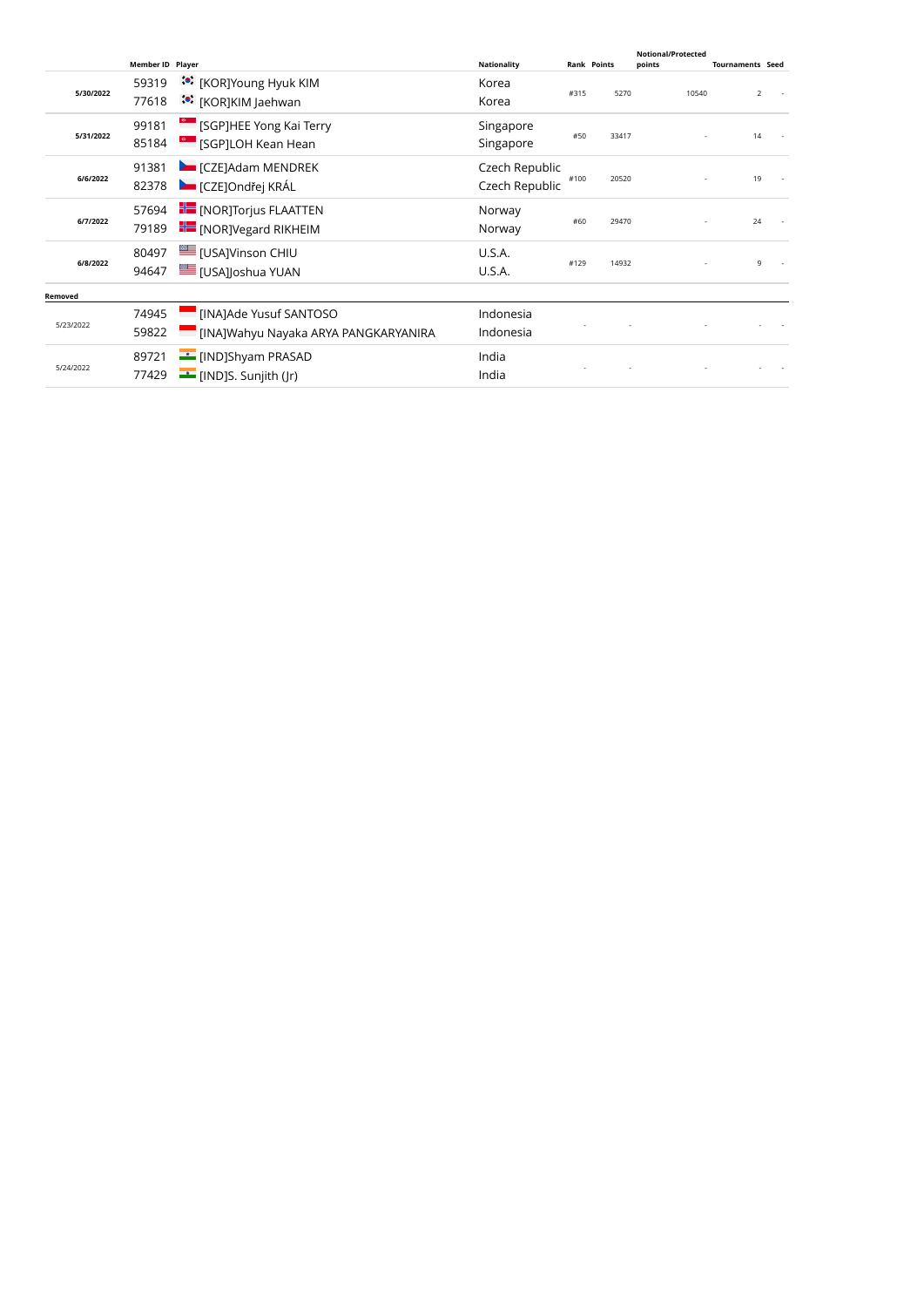**9** Badminton World Federation | **Star** Kuala Lumpur, Malaysia

7/5/2022 to 7/10/2022

**HSBC BWF World Tour Super 500**

#### **WD Acceptance list**

Select event: WD  $\sim$ 

44 Active entries

**Acceptance Ranking:** 5/24/2022

**Seeding Ranking:** 6/7/2022

| Main                    | Member ID Player |                                                                         | <b>Nationality</b>                 |     | <b>Rank Points</b> | Notional/Protected<br>points | <b>Tournaments Seed</b> |                |
|-------------------------|------------------|-------------------------------------------------------------------------|------------------------------------|-----|--------------------|------------------------------|-------------------------|----------------|
| 1                       | 94125<br>65144   | [CHN]CHEN Qing Chen<br>[CHN]JIA Yi Fan                                  | China<br>China                     | #1  | 110466             |                              | 28                      | $\mathbf{1}$   |
| $\mathbf{2}$            | 91292<br>87473   | :• [KOR]LEE So Hee<br><b>:</b> [KOR]SHIN Seung Chan                     | Korea<br>Korea                     | #2  | 103680             |                              | 34                      | $\overline{2}$ |
| 3                       | 55874<br>71391   | :•: [KOR]KIM So Yeong<br><b>*</b> [KOR]KONG Hee Yong                    | Korea<br>Korea                     | #3  | 103125             |                              | 40                      | 3              |
| 4                       | 71023<br>94519   | · [JPN]Yuki FUKUSHIMA<br>• [JPN]Sayaka HIROTA                           | Japan<br>Japan                     | #4  | 102891             |                              | 28                      | 4              |
| 5                       | 77832<br>81609   | • [JPN]Wakana NAGAHARA<br>• [JPN]Mayu MATSUMOTO                         | Japan<br>Japan                     | #5  | 98283              |                              | 25                      | 5              |
| 6                       | 68282<br>65212   | • [JPN]Chiharu SHIDA<br>• [JPN]Nami MATSUYAMA                           | Japan<br>Japan                     | #7  | 93743              |                              | 28                      | 6              |
| $\overline{\mathbf{z}}$ | 24686<br>84669   | THA]Jongkolphan KITITHARAKUL<br>THA]Rawinda PRAJONGJAI                  | Thailand<br>Thailand               | #8  | 78877              |                              | 47                      | $\overline{7}$ |
| 8                       | 46169<br>43840   | <b>BULIStefani STOEVA</b><br><b>BULJGabriela STOEVA</b>                 | <b>Bulgaria</b><br><b>Bulgaria</b> | #9  | 71250              |                              | 37                      | 8              |
| 9                       | 85551<br>68628   | <b>EXAMPLE IMAS</b> ] Pearly TAN<br>[MAS]THINAAH Muralitharan           | Malaysia<br>Malaysia               | #10 | 66065              |                              | 31                      |                |
| 10                      | 85331<br>85914   | [CHN]ZHENG Yu<br>[CHN]ZHANG Shu Xian                                    | China<br>China                     | #43 | 36107.5            | 60179                        | 6                       |                |
| 11                      | 81462<br>88097   | [INA]Apriyani RAHAYU<br><b>Example 15 INA Start Start School</b> ENANTI | Indonesia<br>Indonesia             |     |                    | 57837                        |                         |                |
| 12                      | 87428<br>88135   | • [JPN]Kie NAKANISHI<br>· [JPN]Rin IWANAGA                              | Japan<br>Japan                     | #18 | 54510              |                              | 16                      |                |
| 13                      | 83419<br>99778   | :•: [KOR]KIM Hye Jeong<br>:•: [KOR]JEONG Na Eun                         | Korea<br>Korea                     | #19 | 53397              |                              | 11                      |                |
| 14                      | 65984<br>78837   | [CHN]DU Yue<br>[CHN]LI Wen Mei                                          | China<br>China                     | #54 | 32025.0667         | 53375                        | 6                       |                |
| 15                      | 60567<br>68753   | [CHN]LIU Xuan Xuan<br>[CHN]XIA Yu Ting                                  | China<br>China                     | #22 | 51266              |                              | 30                      |                |
| 16                      | 17515<br>49765   | └ [IND]REDDY N. Sikki<br>[IND]Ashwini PONNAPPA                          | India<br>India                     |     | 50306              |                              |                         |                |
| $17\,$                  | 98052<br>83942   | [GER]Isabel LOHAU<br>[GER]Linda EFLER                                   | Germany<br>Germany                 | #24 | 49930              |                              | 40                      |                |
| 18                      | 56706<br>66115   | :•: [KOR]BAEK Ha Na<br>(€) [KOR]LEE Yu Lim                              | Korea<br>Korea                     | #50 | 33048.7729         | 47213                        | $\overline{7}$          |                |
| 19                      | 80871<br>79198   | $\equiv$ [THA]Benyapa AIMSAARD<br>THA]Nuntakarn AIMSAARD                | Thailand<br>Thailand               | #28 | 45895              |                              | 23                      |                |
| 20                      | 59966<br>71612   | [IND]GAYATRI GOPICHAND PULLELA<br>[IND]Treesa JOLLY                     | India<br>India                     | #35 | 39530              |                              | 11                      |                |
| 21                      | 70093<br>54149   | [MAS]LIM Chiew Sien<br>MASJVivian HOO                                   | Malaysia<br>Malaysia               | #36 | 39240              |                              | 14                      |                |

**[GROUP ENTRY](https://bwf.tournamentsoftware.com/individual-entry/EE44BEB4-66E3-4303-A3FB-2445388DDEF4)**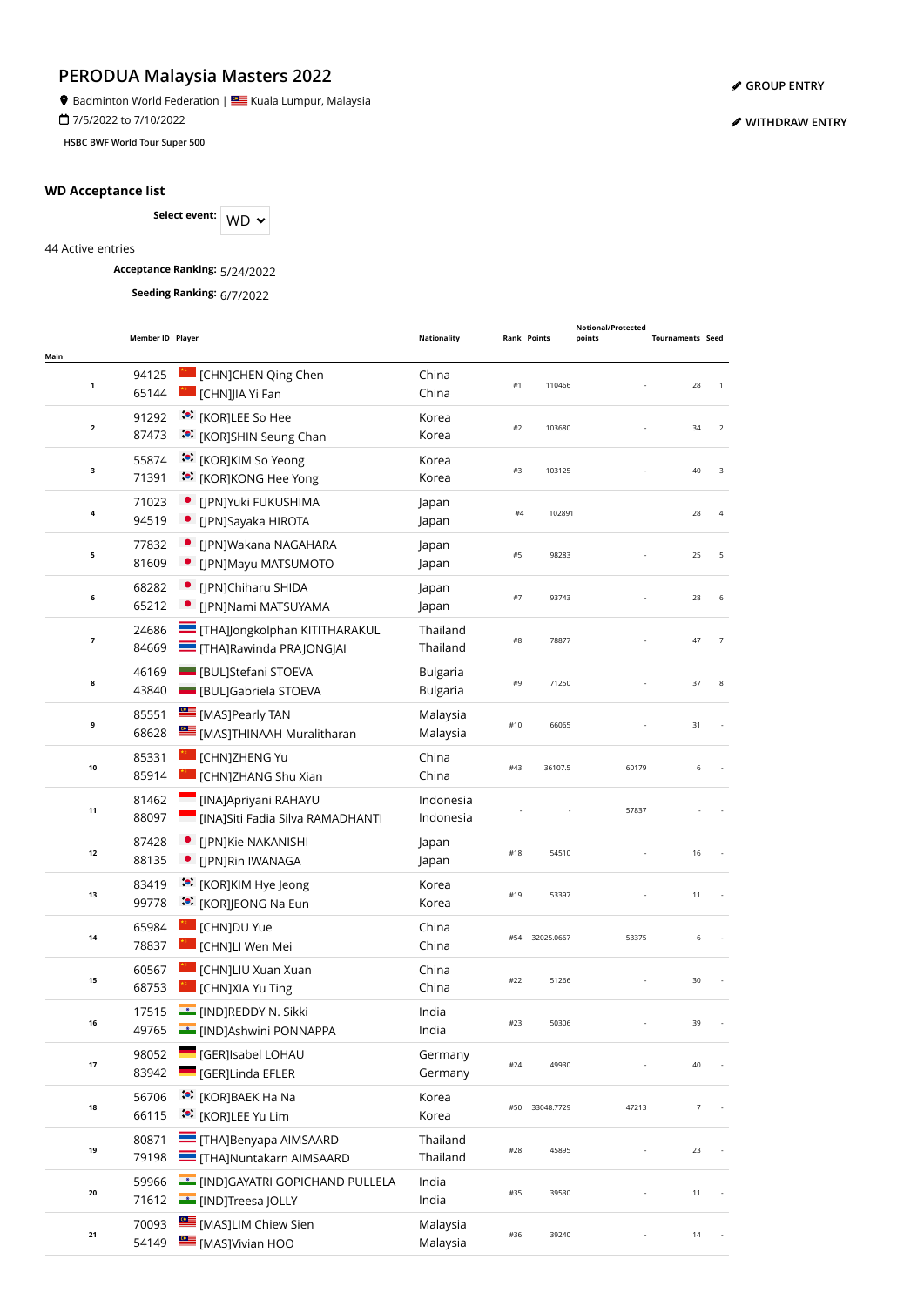|                          |                  |                                                            |                                  |      |                    | <b>Notional/Protected</b> |                         |
|--------------------------|------------------|------------------------------------------------------------|----------------------------------|------|--------------------|---------------------------|-------------------------|
|                          | Member ID Player |                                                            | <b>Nationality</b>               |      | <b>Rank Points</b> | points                    | <b>Tournaments Seed</b> |
| 22                       | 96455<br>77316   | [INA]Ribka SUGIARTO<br>[INA]Febby Valencia Dwijayanti GANI | Indonesia<br>Indonesia           |      |                    | 37507                     |                         |
|                          | 62570            | [MAS]Anna Ching Yik CHEONG                                 | Malaysia                         |      |                    |                           |                         |
| 23                       | 63539            | [MAS]TEOH Mei Xing                                         | Malaysia                         | #44  | 35785              |                           | 12                      |
|                          | 98854            | <b>F</b> [FRA]Anne TRAN                                    | France                           |      |                    |                           |                         |
| 24                       | 99891            | <b>FE</b> [FRA]Margot LAMBERT                              | France                           | #58  | 31135              |                           | 12                      |
|                          | 57457            | ● [BRA]Jaqueline LIMA                                      | Brazil                           |      |                    |                           |                         |
| 25                       | 76507            | <sup>●</sup> [BRA]Samia LIMA                               | Brazil                           | #59  | 30912              |                           | 18                      |
|                          | 97171            | [IND]Ashwini BHAT K.                                       | India                            |      |                    |                           |                         |
| 26                       | 77808            | [IND]Shikha GAUTAM                                         | India                            | #60  | 30310              |                           | 16                      |
|                          | 88399            | <b>III</b> [USA]Ishika JAISWAL                             | U.S.A.                           |      |                    |                           |                         |
| 27                       | 96531            | <b>Example 15</b> [IND]Srivedya GURAZADA                   | India                            | #108 | 17450              | 29083                     | 6                       |
|                          | 31614            | UKR]Yelyzaveta ZHARKA                                      | Ukraine                          |      |                    |                           |                         |
| 28                       | 64766            | UKR]Mariia STOLIARENKO                                     | Ukraine                          | #69  | 26910              |                           | 15                      |
|                          |                  |                                                            |                                  |      |                    |                           |                         |
| Qualifying               |                  |                                                            |                                  |      |                    |                           |                         |
| $\mathbf{1}$             | 57180            | <b>CERJEmma MOSZCZYNSKI</b>                                | Germany                          | #74  | 25275              |                           | 12                      |
|                          | 78795            | <b>GER]Stine KUESPERT</b>                                  | Germany                          |      |                    |                           |                         |
| $\overline{2}$           | 90741            | MASJLOW Yeen Yuan                                          | Malaysia                         | #75  | 25045              |                           | 13<br>$\overline{2}$    |
|                          | 85465            | MASJValeree SIOW                                           | Malaysia                         |      |                    |                           |                         |
|                          | 58478            | <b>TE</b> [IRL]Kate FROST                                  | Ireland                          |      |                    |                           |                         |
| 3                        | 58337            | $\blacksquare$ [IRL]Moya RYAN                              | Ireland                          | #83  | 22980              |                           | 23                      |
|                          | 63677            | <b>E</b> [IND]Pooja DANDU                                  | India                            |      |                    |                           |                         |
| 4                        | 97262            | [IND]Arathi Sara SUNIL                                     | India                            |      |                    | 21161                     |                         |
|                          |                  |                                                            |                                  |      |                    |                           |                         |
| 5                        | 79664            | [INA]Febriana Dwipuji KUSUMA                               | Indonesia                        | #91  | 20868              |                           | 9                       |
|                          | 67761            | [INA]Amalia Cahaya PRATIWI                                 | Indonesia                        |      |                    |                           |                         |
| 6                        | 80300            | <b>MAJTryola NADIA</b>                                     | Indonesia                        | #163 | 10125              | 20250                     | 5                       |
|                          | 84117            | [INA]Melani MAMAHIT                                        | Indonesia                        |      |                    |                           |                         |
|                          | 88412            | $\blacksquare$ [ITA]Katharina FINK                         | Italy                            |      |                    |                           |                         |
| $\overline{\phantom{a}}$ | 90854            | <b>TE</b> [ITA]Yasmine HAMZA                               | Italy                            | #97  | 20060              |                           | 17                      |
|                          | 68441            | <b>THA]Puttita SUPAJIRAKUL</b>                             | Thailand                         |      |                    |                           |                         |
| 8                        | 74980            | THA]Supissara PAEWSAMPRAN                                  | Thailand                         | #192 | 8690               | 17380                     | 3                       |
|                          |                  |                                                            |                                  |      |                    |                           |                         |
| <b>Reserves</b>          | 97932            | [MAS]YAP Rui Chen                                          |                                  |      |                    |                           |                         |
| 1                        | 75832            | MASJYAP Yee                                                | Malaysia<br>Malaysia             | #123 | 14950              |                           | 10                      |
|                          |                  |                                                            |                                  |      |                    |                           |                         |
| $\overline{\mathbf{2}}$  | 59275            | <sup>e</sup> [SGP]WONG Jia Ying Crystal                    | Singapore                        | #124 | 14860              |                           | 8                       |
|                          | 73013            | <sup>6</sup> [SGP]Yujia JIN                                | Singapore                        |      |                    |                           |                         |
|                          | 72989            | THA]Pichamon PHATCHARAPHISUTSIN Thailand                   |                                  |      |                    |                           |                         |
| 3                        | 56237            | <b>THAJNannapas SUKKLAD</b>                                | Thailand                         | #300 | 4730               | 9460                      | $\overline{2}$          |
|                          | 85896            | <b>USAJKerry XU</b>                                        | U.S.A.                           |      |                    |                           |                         |
| 4                        | 71644            | USAJAnnie XU                                               | U.S.A.                           | #491 | 2500               | 5000                      | $\mathbf{1}$            |
|                          | 74686            | <sup><sup>3</sup> [TPE]LIN Wan Ching</sup>                 |                                  |      |                    |                           |                         |
| 5                        | 74561            | <sup>©</sup> [TPE]HSU Ya Ching                             | Chinese Taipei<br>Chinese Taipei | #523 | 2222               | 4444                      | $\overline{2}$          |
|                          |                  |                                                            |                                  |      |                    |                           |                         |
| 6                        | 81168            | THA]Kittipak DUBTHUK                                       | Thailand                         | #525 | 2220               | 4440                      | 1                       |
|                          | 93086            | THA]Prinda PATTANAWARITTHIPAN                              | Thailand                         |      |                    |                           |                         |
| 7                        | 65203            | <sup>3</sup> [TPE]LIN Xiao Min                             | Chinese Taipei                   | #525 | 2220               | 4440                      | $\mathbf{1}$            |
|                          | 87176            | <sup>©</sup> [TPE]HU Ling Fang                             | Chinese Taipei                   |      |                    |                           |                         |
|                          | 59892            | THAJAtitaya POVANON                                        | Thailand                         |      |                    |                           |                         |
| 8                        | 99988            | THA]Ornnicha JONGSATHAPORNPARN Thailand                    |                                  | #525 | 2220               | 4440                      | $\mathbf{1}$            |
| Withdrawn                |                  |                                                            |                                  |      |                    |                           |                         |
|                          | 74803            | <b>THAJLAKSIKA KANLAHA</b>                                 | Thailand                         |      |                    |                           |                         |
| 5/26/2022                | 56460            | <b>THAJPhataimas MUENWONG</b>                              | Thailand                         | #390 | 3362.02            | 6724                      | $\overline{2}$          |
|                          |                  |                                                            |                                  |      |                    |                           |                         |
| 6/6/2022                 | 57791            | <b>I</b> • [CAN]Catherine CHOI                             | Canada                           | #47  | 34542              |                           | 19                      |
|                          | 86226            | <b>I</b> • [CAN]Josephine WU                               | Canada                           |      |                    |                           |                         |
| 6/6/2022                 | 75190            | <b>E</b> [IND]Simran SINGHI                                | India                            | #76  | 24857              |                           | 13                      |
|                          | 88389            | <b>EXAMPLE THAKER</b>                                      | India                            |      |                    |                           |                         |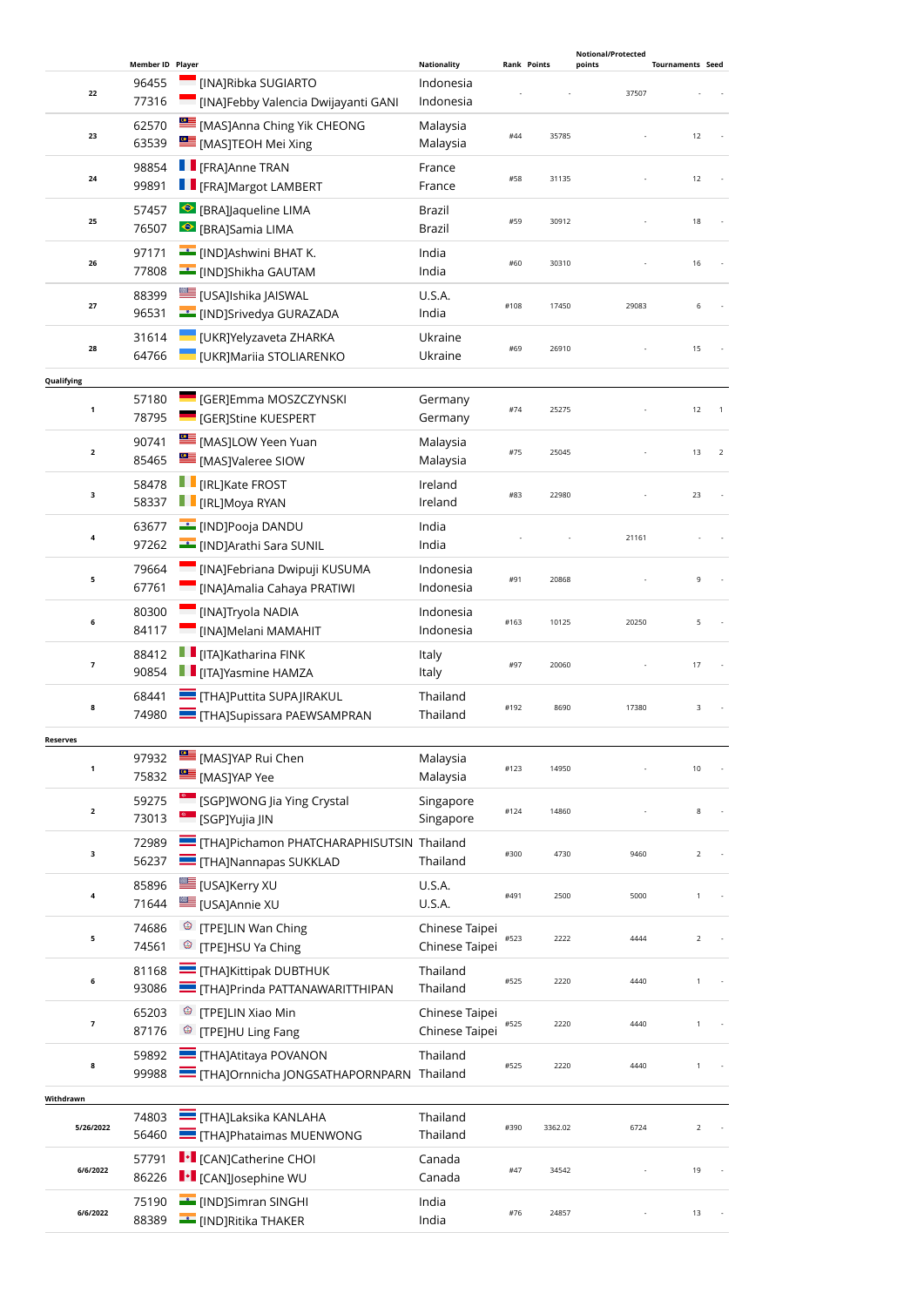|          |                  |                             |                    |     |                    | Notional/Protected |                  |        |
|----------|------------------|-----------------------------|--------------------|-----|--------------------|--------------------|------------------|--------|
|          | Member ID Plaver |                             | <b>Nationality</b> |     | <b>Rank Points</b> | points             | Tournaments Seed |        |
|          |                  | 65708   [USA]Allison LEE    | U.S.A.             |     |                    |                    |                  |        |
| 6/8/2022 |                  | 61882 USA]Francesca CORBETT | U.S.A.             | #90 | 21106              |                    |                  | $\sim$ |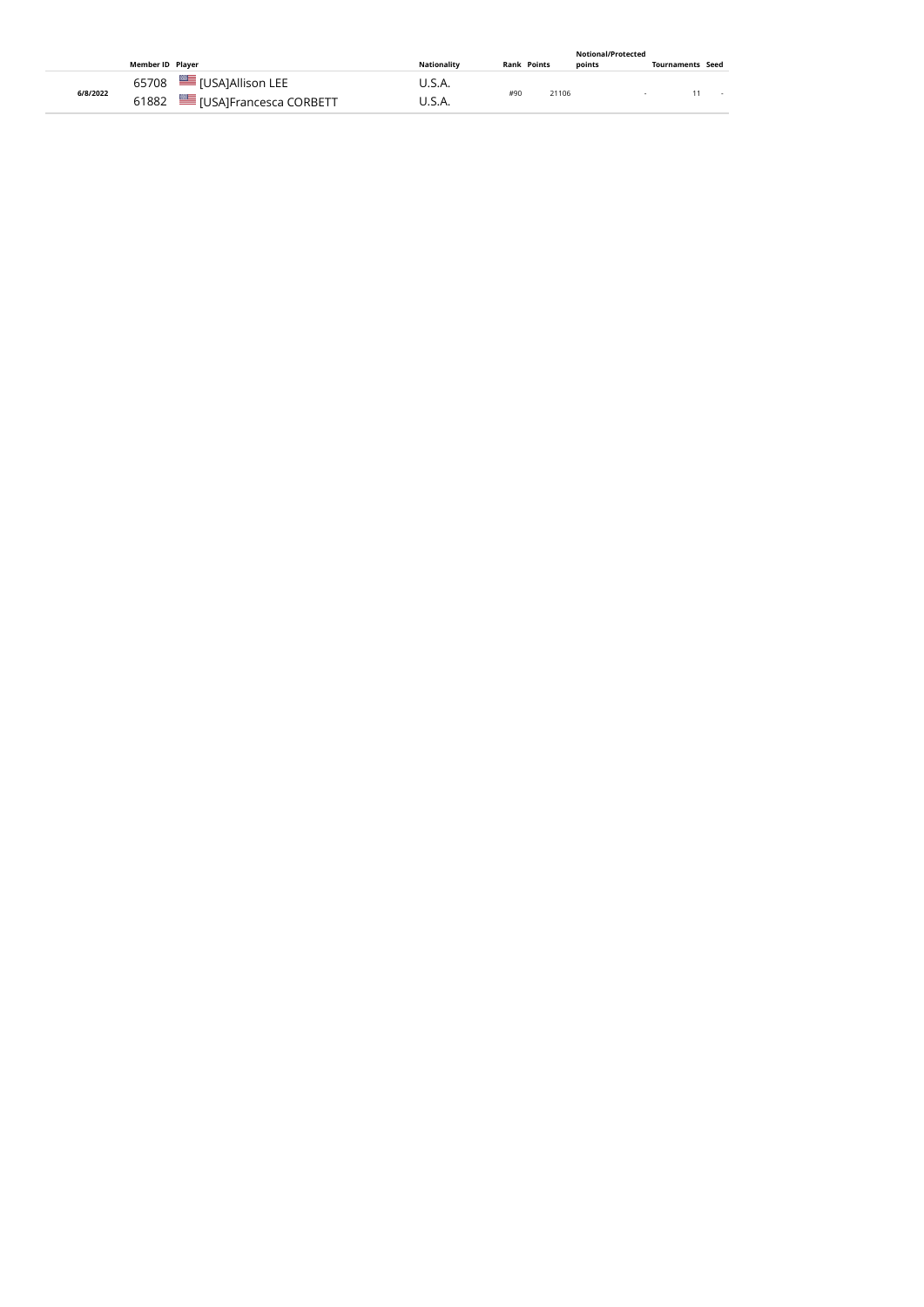<sup>9</sup> Badminton World Federation | **Sepand Audio Lumpur, Malaysia** 

7/5/2022 to 7/10/2022

**HSBC BWF World Tour Super 500**

#### **XD Acceptance list**

Select event:  $XD \sim$ 

50 Active entries

**Acceptance Ranking:** 5/24/2022

**Seeding Ranking:** 6/7/2022

|                         | Member ID Player |                                                                     | <b>Nationality</b>                 |     | Rank Points | Notional/Protected<br>points | <b>Tournaments Seed</b> |                |
|-------------------------|------------------|---------------------------------------------------------------------|------------------------------------|-----|-------------|------------------------------|-------------------------|----------------|
| Main<br>1               | 61731<br>67158   | THA]Dechapol PUAVARANUKROH<br>THA]Sapsiree TAERATTANACHAI           | Thailand<br>Thailand               |     | #1 115400   |                              | 33                      | $\overline{1}$ |
| $\overline{\mathbf{2}}$ | 83046<br>63168   | [CHN]ZHENG Si Wei<br>[CHN]HUANG Ya Qiong                            | China<br>China                     |     | #2 113602   |                              | 21                      | $\overline{2}$ |
| 3                       | 58240<br>79558   | [JPN]Yuta WATANABE<br>[JPN]Arisa HIGASHINO                          | Japan<br>Japan                     |     | #3 107097   |                              | 31                      | 3              |
| 4                       | 99452<br>89426   | [CHN]WANG Yi Lyu<br><b>CHN]HUANG Dong Ping</b>                      | China<br>China                     |     | #4 106667   |                              | 26                      | $\overline{4}$ |
| 5                       | 89916<br>82061   | [INA]Praveen JORDAN<br>[INA]Melati Daeva OKTAVIANTI                 | Indonesia<br>Indonesia             | #5  | 95149       |                              | 35                      | 5              |
| 6                       | 77689<br>61435   | <b>Ex [HKG]TANG Chun Man</b><br><b>*</b> [HKG]TSE Ying Suet         | Hong Kong China<br>Hong Kong China | #7  | 78250       |                              | 33                      | 6              |
| 7                       | 67654<br>47007   | [MAS]TAN Kian Meng<br>MASJLAI Pei Jing                              | Malaysia<br>Malaysia               | #9  | 72520       |                              | 40                      | $\overline{7}$ |
| 8                       | 68544<br>70762   | <b>Figure 1</b> [FRA]Thom GICQUEL<br><b>F</b> [FRA]Delphine DELRUE  | France<br>France                   | #11 | 69632       |                              | 39                      | 8              |
| 9                       | 68045<br>98052   | <b>GER]Mark LAMSFUSS</b><br><b>GER]Isabel LOHAU</b>                 | Germany<br>Germany                 | #12 | 68374       |                              | 41                      |                |
| 10                      | 92593<br>56352   | MASJGOH Soon Huat<br>[MAS]LAI Shevon Jemie                          | Malaysia<br>Malaysia               | #14 | 66282       |                              | 37                      |                |
| 11                      | 99521<br>88779   | <b>FE</b> [DEN]Mathias CHRISTIANSEN<br><b>E</b> [DEN]Alexandra BØJE | Denmark<br>Denmark                 | #15 | 64493       |                              | 40                      |                |
| 12                      | 95761<br>43851   | [JPN]Yuki KANEKO<br>[JPN]Misaki MATSUTOMO                           | Japan<br>Japan                     | #16 | 62446       |                              | 24                      |                |
| 13                      | 88094<br>28492   | :•: [KOR]KO Sung Hyun<br>:● [KOR]EOM Hye Won                        | Korea<br>Korea                     | #17 | 59990       |                              | 19                      |                |
| 14                      | 88451<br>59465   | [INA]Rinov RIVALDY<br>[INA]Pitha Haningtyas MENTARI                 | Indonesia<br>Indonesia             | #19 | 56283       |                              | 35                      |                |
| 15                      | 66357<br>67176   | <b>NED</b> [NED]Robin TABELING<br>NED]Selena PIEK                   | Netherlands<br>Netherlands         | #21 | 55409       |                              | 34                      |                |
| 16                      | 73936<br>74980   | <b>THAISupak IOMKOH</b><br>THA]Supissara PAEWSAMPRAN                | Thailand<br>Thailand               | #24 | 51090       |                              | 26                      |                |
| 17                      | 53142<br>58879   | MASJCHAN Peng Soon<br>MASJCHEAH Yee See                             | Malaysia<br>Malaysia               |     |             | 50209                        |                         |                |
| 18                      | 99102<br>74561   | <sup>©</sup> [TPE]LEE Jhe-Huei<br><sup>©</sup> [TPE]HSU Ya Ching    | Chinese Taipei<br>Chinese Taipei   | #25 | 47693       |                              | 23                      |                |
| 19                      | 87674<br>87616   | <b>Ex [HKG]CHANG Tak Ching</b><br>* [HKG]NG Wing Yung               | Hong Kong China<br>Hong Kong China | #27 | 47330       |                              | 25                      |                |
| 20                      | 63571<br>76782   | [INA]Adnan MAULANA<br>[INA]Mychelle Crhystine BANDASO               | Indonesia<br>Indonesia             | #28 | 46320       |                              | 25                      |                |
| 21                      | 82009<br>99067   | [JPN]Kyohei YAMASHITA<br>[JPN]Naru SHINOYA                          | Japan<br>Japan                     | #31 | 44330       |                              | 17                      |                |

**[GROUP ENTRY](https://bwf.tournamentsoftware.com/individual-entry/EE44BEB4-66E3-4303-A3FB-2445388DDEF4)**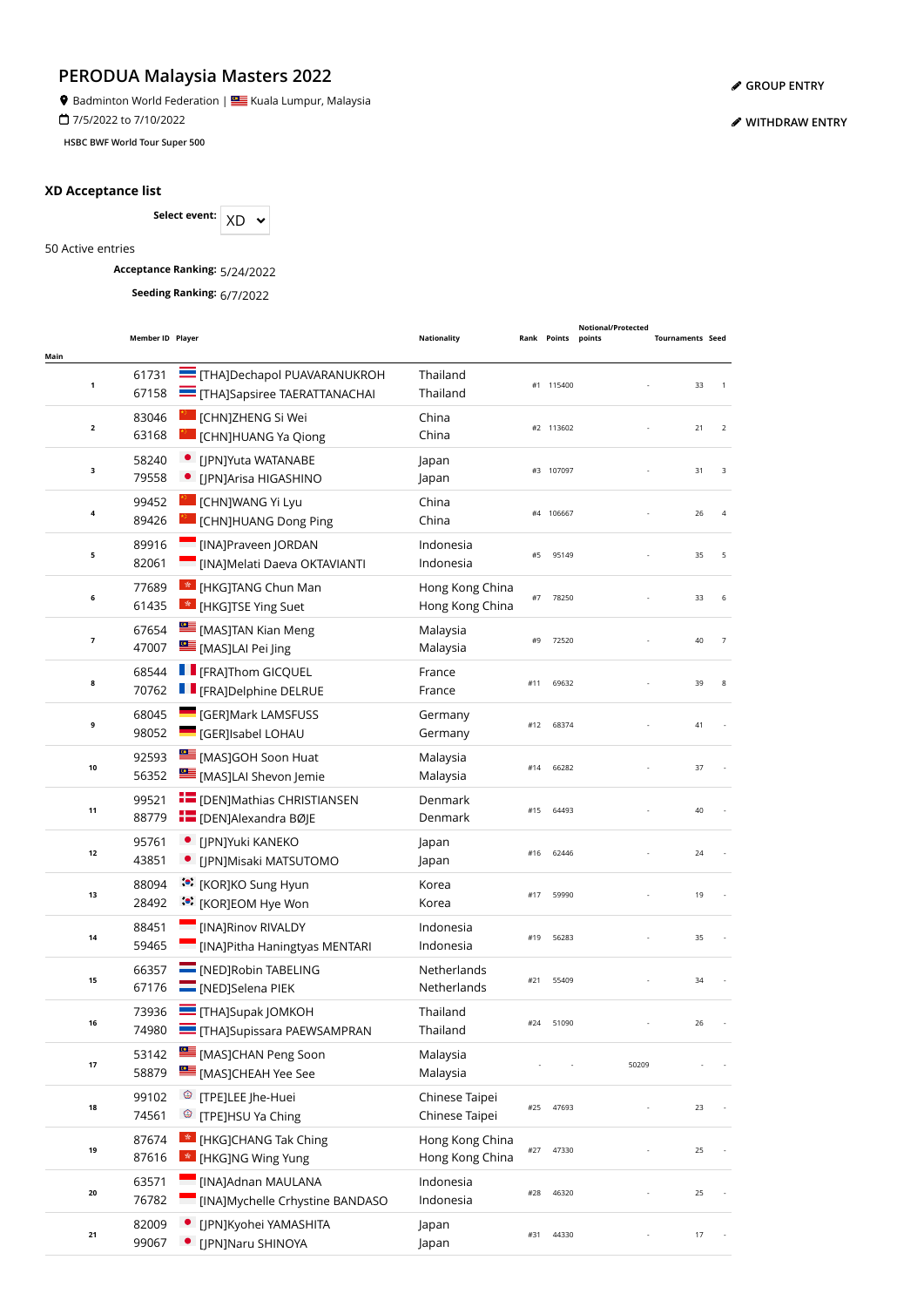|                 |                                    |                                                                             |                                          |             |                 | <b>Notional/Protected</b> |                               |                |
|-----------------|------------------------------------|-----------------------------------------------------------------------------|------------------------------------------|-------------|-----------------|---------------------------|-------------------------------|----------------|
| 22              | Member ID Player<br>76031<br>58111 | <b>E</b> [DEN]Mikkel MIKKELSEN<br><b>E</b> [DEN]Rikke SØBY                  | <b>Nationality</b><br>Denmark<br>Denmark | Rank<br>#38 | Points<br>40540 | points                    | <b>Tournaments Seed</b><br>18 |                |
| 23              | 81844<br>85914                     | [CHN]GUO Xin Wa<br>[CHN]ZHANG Shu Xian                                      | China<br>China                           | #41         | 38050           |                           | 12                            |                |
| 24              | 76275<br>87176                     | ☺<br>[TPE]YANG Po-Hsuan<br><sup>©</sup> [TPE]HU Ling Fang                   | Chinese Taipei<br>Chinese Taipei         | #42         | 37835           |                           | 20                            |                |
| 25              | 88726<br>83942                     | <b>GER]Jones Ralfy JANSEN</b><br><b>GER]Linda EFLER</b>                     | Germany<br>Germany                       | #44         | 37180           |                           | 11                            |                |
| 26              | 87045<br>82610                     | [INA]Rehan Naufal KUSHARJANTO<br>[INA]Lisa Ayu KUSUMAWATI                   | Indonesia<br>Indonesia                   | #46         | 36140           |                           | 16                            |                |
| 27              | 87117<br>53159                     | MASJSOONG Joo Ven<br>[MAS]GOH Liu Ying                                      | Malaysia<br>Malaysia                     |             |                 | 36008                     |                               |                |
| 28              | 12557<br>63420                     | [INA]Hafiz FAIZAL<br>[INA]Serena KANI                                       | Indonesia<br>Indonesia                   |             |                 | 35596                     |                               |                |
| Qualifying      |                                    |                                                                             |                                          |             |                 |                           |                               |                |
| $\mathbf 1$     | 91090<br>85465                     | [MAS]CHEN Tang Jie<br>MASJValeree SIOW                                      | Malaysia<br>Malaysia                     |             |                 | 33799                     |                               |                |
| $\mathbf{2}$    | 72675<br>59621                     | <b>EMASJHOO Pang Ron</b><br>[MAS]TOH Ee Wei                                 | Malaysia<br>Malaysia                     |             |                 | 32881                     |                               | $\overline{2}$ |
| з               | 72466<br>61746                     | EGY]Adham Hatem ELGAMAL<br>EGYJDoha HANY                                    | Egypt<br>Egypt                           | #54         | 32175           |                           | 28                            |                |
| 4               | 61444<br>99778                     | <b>.•</b> [KOR]KIM Won Ho<br><b>៉េ</b> : [KOR]JEONG Na Eun                  | Korea<br>Korea                           | #126        | 15620           | 31240                     | 4                             |                |
| 5               | 56350<br>64966                     | [MAS]CHOONG Hon Jian<br>[MAS]PECK Yen Wei                                   | Malaysia<br>Malaysia                     |             |                 | 30219                     |                               |                |
| 6               | 69649<br>57457                     | ● [BRA]Fabricio FARIAS<br>● [BRA]Jaqueline LIMA                             | Brazil<br>Brazil                         | #59         | 29530           |                           | 18                            |                |
| 7               | 27624<br>57325                     | <b><sup>##</sup>*</b> [NZL]Oliver LEYDON-DAVIS<br>ि [NZL]Anona PAK          | New Zealand<br>New Zealand               | #60         | 29464           |                           | 24                            |                |
| 8               | 88264<br>98854                     | <b>F</b> [FRA]William VILLEGER<br><b>F</b> [FRA]Anne TRAN                   | France<br>France                         | #62         | 28180           |                           | 10                            |                |
| <b>Reserves</b> |                                    |                                                                             |                                          |             |                 |                           |                               |                |
| 1               | 80229<br>94834                     | [INA]Zachariah Josiahno SUMANTI<br>[INA]Hediana JULIMARBELA                 | Indonesia<br>Indonesia                   | #70         | 25830           |                           | 10                            |                |
| $\mathbf 2$     | 72986<br>78133                     | Le<br>[ALG]Koceila MAMMERI<br>[ALG]Tanina Violette MAMMERI                  | Algeria<br>Algeria                       |             | #156 12010.2    | 24020                     |                               | 4              |
| з               | 84057<br>95643                     | <b>E</b> [DEN]Mathias THYRRI<br><b>E</b> [DEN]Amalie MAGELUND               | Denmark<br>Denmark                       | #141        | 13550           | 22583                     |                               | 6              |
| 4               | 65267<br>80848                     | [CHN]FENG Yan Zhe<br>[CHN]LIN Fang Ling                                     | China<br>China                           | #169        | 10580           | 21160                     |                               | 3              |
| 5               | 58180<br>89068                     | $+$ [ENG] Gregory MAIRS<br><b>T</b> [ENG]Jenny MOORE                        | England<br>England                       | #90         | 20930           |                           | 9                             |                |
| 6               | 80447<br>96531                     | <b>EXAMPLE THE INDIBOKKA NAVANEETH</b><br><b>___</b> [IND]Srivedya GURAZADA | India<br>India                           |             |                 | 19237                     |                               |                |
| 7               | 78935<br>78795                     | <b>GER]</b> [GER]] an Colin VOELKER<br><b>GERJStine KUESPERT</b>            | Germany<br>Germany                       | #185        | 9360            | 18720                     |                               | 5              |
| 8               | 81293<br>73013                     | [SGP]Jun Liang Andy KWEK<br><sup>©</sup> [SGP]Yujia JIN                     | Singapore<br>Singapore                   | #191        | 9120            | 18240                     | 5                             |                |
| 9               | 11268<br>52636                     | [USA]Mathew FOGARTY<br><b>USA]Isabel ZHONG</b>                              | <b>U.S.A.</b><br>U.S.A.                  | #109        | 17550           |                           | 15                            |                |
| 10              | 54981<br>45205                     | [IND]RAJU Mohamed Rehan<br><b>E</b> [IND]JAMALUDEEN Anees Kowsar            | India<br>India                           | #115        | 16920           |                           | 9                             |                |
| 11              | 58328<br>31614                     | [UKR]DANYLO BOSNIUK<br>[UKR]Yelyzaveta ZHARKA                               | Ukraine<br>Ukraine                       |             |                 | 10340                     |                               |                |
| 12              | 71294<br>70093                     | [MAS]WONG Tien Ci<br>[MAS]LIM Chiew Sien                                    | Malaysia<br>Malaysia                     | #374        | 4310            | 8620                      |                               | 2              |